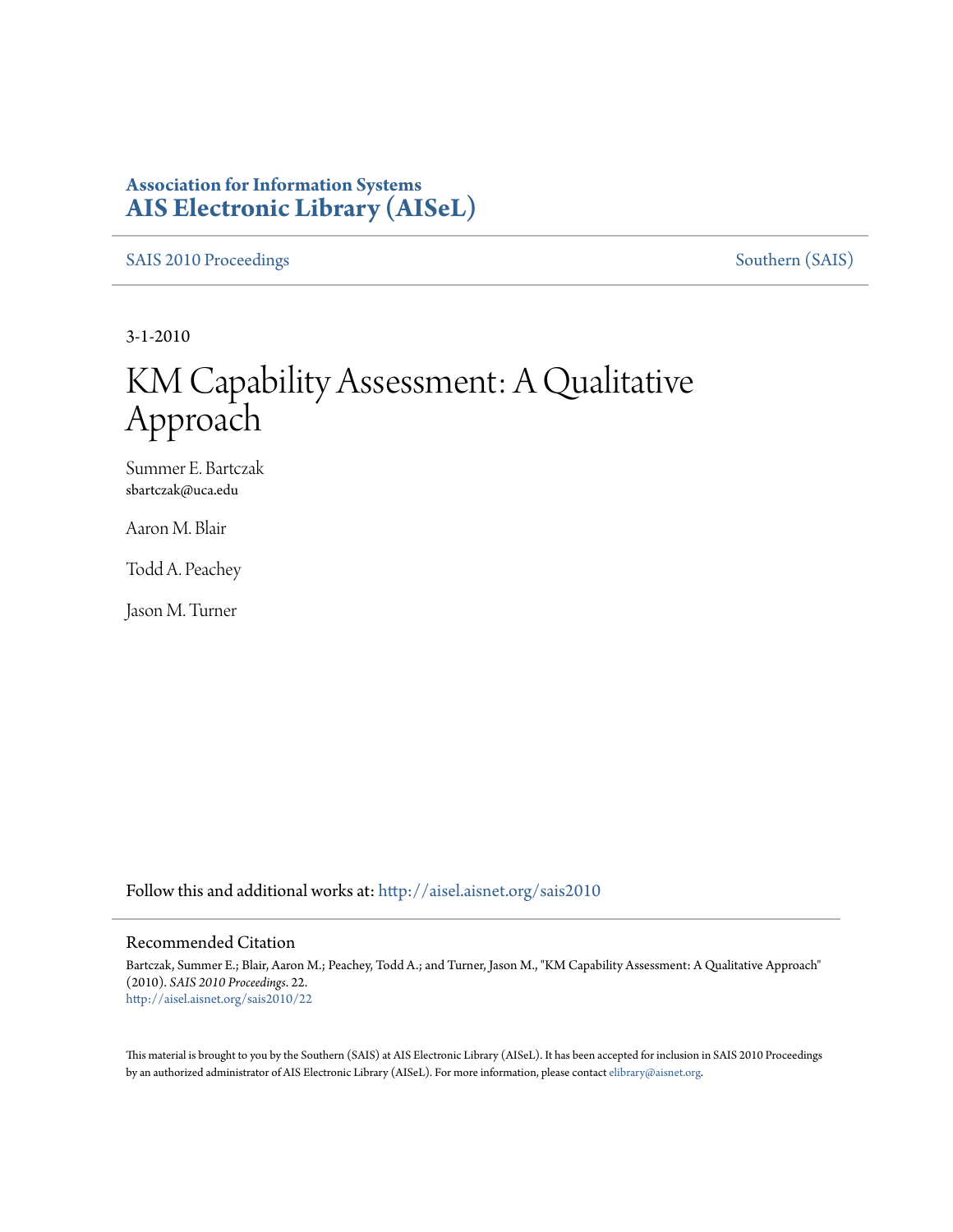## **KM Capability Assessment: A Qualitative Approach**

**Summer E. Bartczak** University of Central Arkansas [sbartczak@uca.edu](mailto:sbartczak@uca.edu) 

**Todd A. Peachey** Air Force Institute of Technology [todd.peachey@afit.edu](mailto:todd.peachey@afit.edu)

**Aaron M. Blair** Air Force Pentagon AF/A2RN [aaron.blair@pentagon.af.mil](mailto:aaron.blair@pentagon.af.mil)

**Jason M. Turner** Air Force Institute of Technology [Jason.turner@afit.edu](mailto:Jason.turner@afit.edu)

#### **ABSTRACT**

The knowledge management (KM) literature highlights both the desire of organizations to assess KM capability and the need to create better methodologies and tools to do so. Although some progress has been made in developing valid assessment tools, the topic still remains inadequately explored. Answering a call for the exploration of KM capability maturity assessment across a variety of organizations (Kulkarni & St Louis, 2003), this research uses the Knowledge Management Capability Assessment (KMCA) methodology (Kulkarni & Freeze, 2004) and Freeze & Kulkarni (2005; 2006) as a guiding framework to qualitatively assess the KM capability of the Secretary of the Air Force Financial Management and Comptroller (SAF/FM) organization—a military organization recognized for exceptional KM efforts. The research resulted in rich, contextual findings with regard to the specific KM efforts underway within SAF/FM. Interestingly, the nature of these efforts translated into KM capability levels lower than expected; however, precise areas for improvement were identified.

#### **Keywords**

Knowledge management (KM), KM maturity, KM capability, KM assessment, KM capability maturity, case study

#### **INTRODUCTION**

The US military services have increasingly recognized the importance of knowledge as a critical resource. As such, each of the military services have put into place KM programs to varying degrees. Although the implementation of KM in the Air Force has been progressing at an overall slow pace (Bartczak, 2002; Sasser, 2004), one organization, Secretary of the Air Force Financial Management and Comptroller (SAF/FM), is continually recognized as a leader in KM. SAF/FM finds it difficult, however, to assess the maturity and effectiveness of its KM efforts. Answering the call by Kulkarni & St. Louis (2003), Freeze & Kulkarni (2004), Berztiss (2002), and others to explore KM assessment across a variety of organizations, this research explored the topic in a military (AF) organization context. By turning, specifically, to the KM maturity assessment work by Kulkarni & St Louis (2003) and the KM capabilities assessment (KMCA) work by Kulkarni & Freeze (2004) & Freeze & Kulkarni (2005; 2006), the objective of the larger research effort was to provide a KM capabilities assessment for a presumably KM-mature organization, albeit using a qualitative application of the KMCA instrument. This paper highlights the findings as guided by the following research questions: #1--How does a presumably KM-mature organization operationalize its KM efforts?

#2--How do the results from research question #1 translate into KM capability levels?

#### **LITERATURE REVIEW**

As a critical resource, knowledge demands good management (Holsapple & Joshi, 2001). "Measurement of organizational knowledge assets and their associated knowledge processes is necessary to determine the effectiveness of knowledge management initiatives" (Freeze & Kulkarni, 2005, pg. 1). By assessing the knowledge capabilities of the organization and by advancing to higher maturity levels, an organization can fulfill its purposes much more efficiently (Berztiss, 2002). Several practitioners and academics have attempted to translate KM capability maturity using the well-established Capability Maturity Model for software as a foundation (Berztiss, 2002; Harigopal, 2001; Ehms & Langen, 2002; Hung & Chou, 2005). These KM maturity models, however, while contributing knowledge towards a practical maturity model for KM, have lacked real-world application (Kulkarni & St. Louis, 2003). More specifically, the models have lacked detailed description, operational classification of different types of knowledge, and definitions of levels in terms of goals and validation (Kulkarni & St. Louis, 2003; Kulkarni & Freeze, 2004 & 2006). Additional models, based on empirical data, for measuring the KM capability of an organization include those by Gold, Malhotra, & Segars (2001), Freeze & Kulkarni (2005), and Kulkarni & Freeze (2006). Unlike Gold et al. (2001) who defined a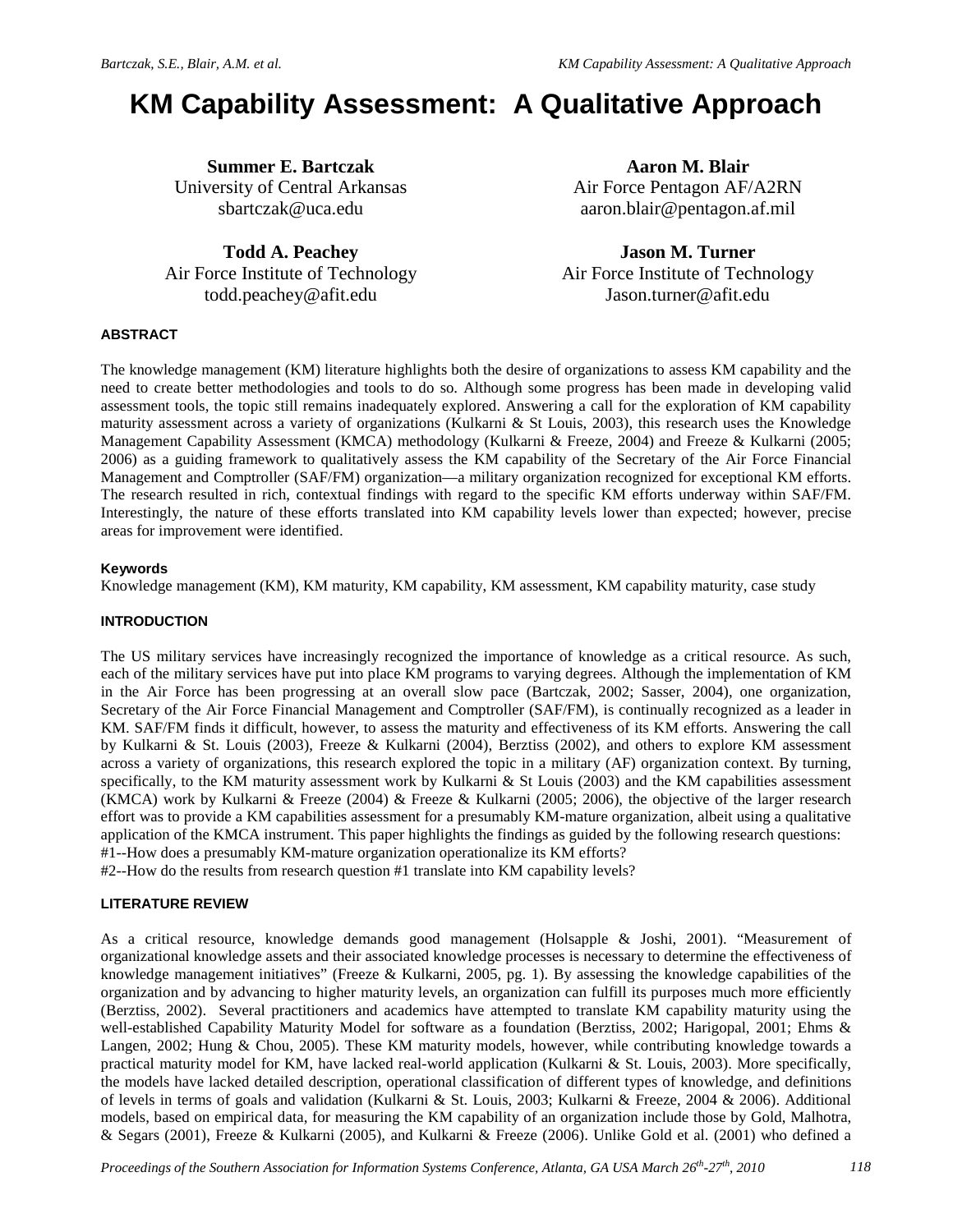KM capability framework comprised of two constructs--knowledge infrastructure capability and knowledge process capability--Kulkarni & Freeze (2004) and Freeze & Kulkarni (2005; 2006) present a framework that focuses on the distinct specialization of the knowledge life cycle across knowledge themes while viewing technology and culture as embedded enablers of the knowledge processes. Specifically, the Kulkarni and Freeze knowledge management capability assessment (KMCA) allows the ability to identify "separate knowledge capabilities that may be individually measured and leveraged within a single organization to more effectively meet...objectives" (Freeze & Kulkarni, 2005, pg. 1).

#### **Knowledge Management Capability Assessment**

The Knowledge Management Capabilities Assessment (KMCA), developed over time by Kulkarni and St. Louis (2003) and Kulkarni & Freeze (2004) and Freeze & Kulkarni (2005; 2006), provides a methodology and a validated, empirically-tested survey instrument for organizational self-assessment of KM capability. The survey instrument consists of 128 scale items grouped by four knowledge themes and knowledge-sharing culture (the latter is not addressed in this paper due to space). Each knowledge theme (*expertise, lessons learned, knowledge documents, and data*) also has a distinct representation of the various processes of the knowledge life cycle which includes *acquire, store, present, and apply*. Each of the survey instrument questions corresponds to a capability level for a specific knowledge theme/knowledge life cycle process*.* The capability levels and associated general goals for each level of the KMCA are listed below in Table 1. Table 2 shows a summary of the knowledge processes as they intersect with the knowledge themes (accompanied by examples of technology enablement).

| <b>Capability Level</b> | <b>Behavior Goals</b>                                                              | <b>Infrastructure Goals</b>                         |  |  |
|-------------------------|------------------------------------------------------------------------------------|-----------------------------------------------------|--|--|
| Level $1$ :             | - Knowledge sharing is not discouraged                                             | - Knowledge assets are recognized/identified        |  |  |
| Possible                | - There is a general willingness to share                                          |                                                     |  |  |
| Level 2:                | - Organization's culture encourages/rewards all<br>- Explicit knowledge assets are |                                                     |  |  |
| Encouraged              | activities w/respect to sharing of knowledge assets                                | stored in some fashion                              |  |  |
|                         | - Ldrshp communicates commitment to knowledge                                      | - Tacit and implicit knowledge is                   |  |  |
|                         | sharing                                                                            | tracked                                             |  |  |
| Level 3:                | - Sharing of knowledge assets is practiced                                         | - KM systems/tools and mechanisms                   |  |  |
| Enabled/Practiced       | - Leadership/senior management sets goals with respect to                          | enable activities with respect to                   |  |  |
|                         | knowledge sharing                                                                  | knowledge sharing                                   |  |  |
|                         | - KM related activities are a part of normal                                       | - Repositories/knowledge taxonomies exist           |  |  |
|                         | workflow                                                                           |                                                     |  |  |
| Level 4:                | - Employees find it easy to share knowledge                                        | - Training /instruction/tools                       |  |  |
| Managed                 | assets                                                                             | available for KM system usage                       |  |  |
|                         | - Knowledge sharing is formally/informally                                         | - Change management principles                      |  |  |
|                         | monitored/measured                                                                 | are used to introduce KM practices                  |  |  |
| Level 5:                | - Mechanism and tools to leverage knowledge                                        | - Business processes /tools/mechanisms that support |  |  |
| Continuously Improved   | assets are widely accepted                                                         | sharing of knowledge assets are periodically        |  |  |
|                         | - There is a systematic effort to measure and                                      | reviewed/improved                                   |  |  |
|                         | improve knowledge sharing                                                          |                                                     |  |  |

#### **Table 1. KM Capability Levels with Associated General Goals (adapted from Kulkarni & Freeze, 2004)**

| <b>Capability</b>             |                                                                                                | Technological                                                               |                                                                                                       |                                                                                                   |                                                                                                                                                                       |
|-------------------------------|------------------------------------------------------------------------------------------------|-----------------------------------------------------------------------------|-------------------------------------------------------------------------------------------------------|---------------------------------------------------------------------------------------------------|-----------------------------------------------------------------------------------------------------------------------------------------------------------------------|
|                               | Acquire                                                                                        | <b>Store</b>                                                                | Present                                                                                               | Apply                                                                                             | <b>Enablement</b>                                                                                                                                                     |
| Expertise                     | Registering<br>contact and<br>domain expertise                                                 | Corporate "directory"<br>of expertise ("yellow<br>pages")                   | Multiple contact<br>avenues along<br>business needs for<br>various expertise<br>areas                 | Initiating contact,<br>facilitations of<br>knowledge<br>exchange for issue<br>resolution/learning | <b>Registration tools</b><br><b>Expertise search</b><br>mechanisms<br>Collaboration tools                                                                             |
| Lessons<br>Learned            | Periodic activities<br>designed to<br>capture relevant<br>successful and<br>failed experiences | Repository of internal<br>best practices,<br>solutions to known<br>problems | Multiple avenues for<br>access of relevant<br>lessons                                                 | Reviewing of prior<br>best practices or<br>specific problem                                       | Tools to elicit and capture<br>lesson learned<br>focused solving of a Combination of search and<br>collaboration tools                                                |
| Knowledge<br><b>Documents</b> | Accumulation<br>from internal and<br>external sources                                          | Knowledge Bases of<br>documents in text<br>and rich formats                 | Categorization<br>schemes in order to<br>support the workers<br>mental models                         | Searching and<br>documents                                                                        | Sophisticated search tools<br>retrieving of relevant (keyword, Q&A, intelligent<br>context specific, semantic)                                                        |
| Data                          | Automated data<br>accumulation into<br>data warehouse                                          | Aggregated data<br>structures for quick<br>retrieval in various DW<br>cubes | Pre-calculated<br>queries and<br>accurate, timely and<br>relevant DW reports,<br><b>OLAP</b> facility | decision-making<br>support via<br>analytical and<br>graphical tools                               | Effective data-driven Data warehouse, data<br>marts Querying/reporting.<br>OLAP tools DSS tools and<br>Data mining<br>interfaces<br>and statistical analysis<br>tools |

**Table 2. Summary of Knowledge Themes (Freeze & Kulkarni, 2006)**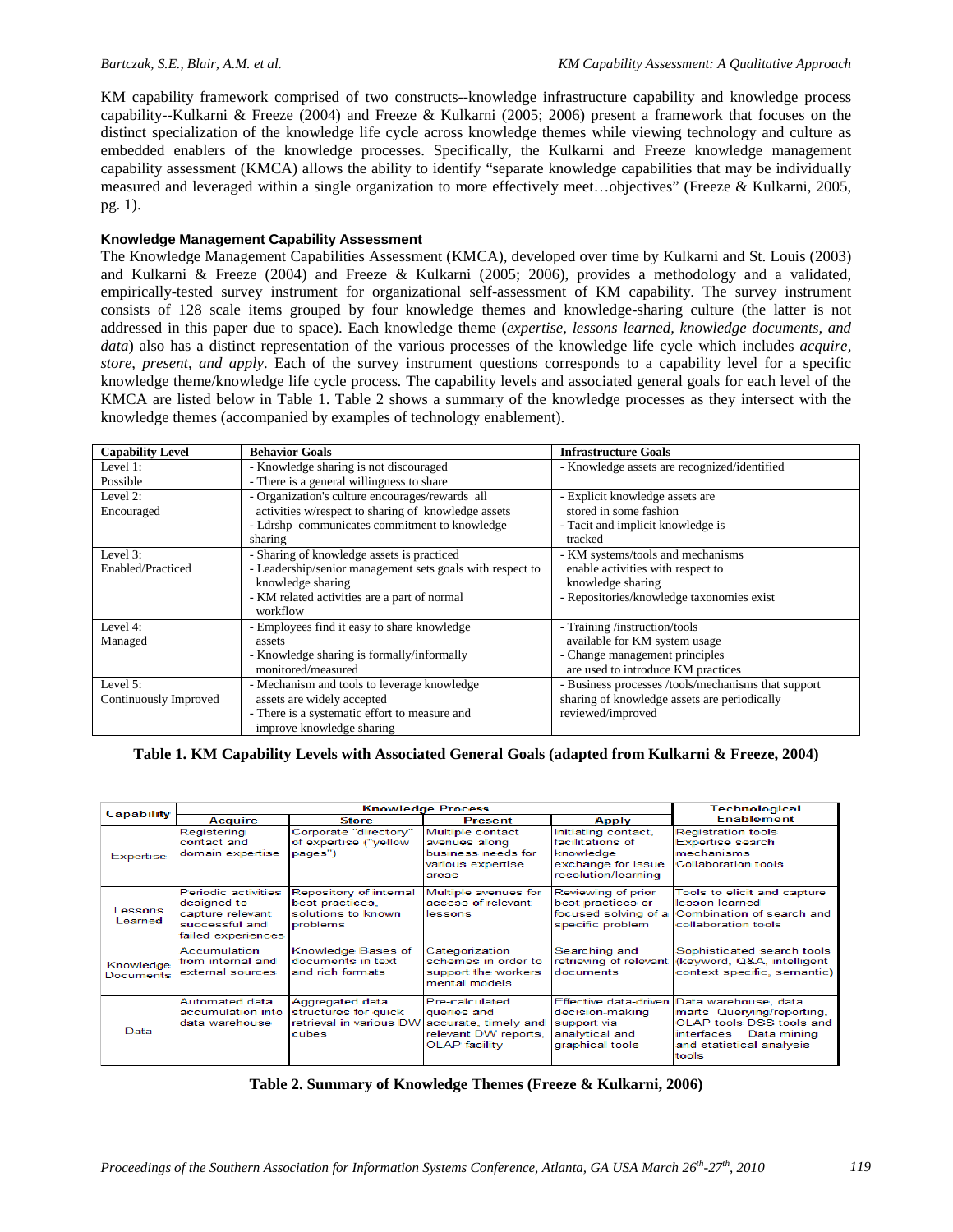#### **SAF/FM Knowledge Management Program**

SAF/FM is an organization that provides financial guidance to Air Force decision makers as well as provides customerfocused financial services to the Air Force. In 2002, SAF/FM embarked on a KM initiative. The goal for the first phase of KM effort was to develop a KM system. Instead of developing a new system, the existing Air Force Knowledge Now (AFKN) portal was used (Laufersweiler & Sargent, 2003). The AFKN portal is a web-based KM system that centers around a community of practice (CoP) methodology which facilitates collaboration across a dispersed workforce. Thus, all CoP workspace features are geared towards enabling teamwork, communication, and sharing within a virtual environment (Laufersweiler & Sargent, 2003). Initially, the KM tools available on the AFKN portal included a powerful Verity® search engine, "Wisdom Exchange" for posting hints/advice/expertise, discussion forums, and a document management system to name a few. SAF/FM also hired a CKO to lead its KM initiatives and to cultivate a knowledgesharing culture. At the time of this research, the focus of SAF/FM's KM program was primarily on explicit knowledge capture and transfer via 330+ CoPs to the extent it could be facilitated by the AFKN KM system.

#### **METHODOLOGY**

In accordance with Yin (2003), this research used a single, explanatory case study design. A case study approach allowed a qualitative application of the KMCA where administering the KMCA survey instrument was deemed inappropriate due to sample size limitations. Data collection was accomplished using a variety of methods and sources to include documentation obtained from the SAF/FM KM system, researchers' observations of the SAF/FM KM system website content/tools, and through in-depth interviews with nine, key SAF/FM knowledge workers. The final interview protocol consisted of 22 open-ended questions. It should be noted, however, that instead of directly translating interview questions from the KMCA survey instrument, the final interview questions were derived from the definitions and descriptions of the desired end-state conditions required for each knowledge theme (*expertise, lessons learned, knowledge documents, and data*) across each process of the knowledge life cycle (*acquire, store, present, apply*) as identified by Kulkarni & Freeze (2005; 2006) and Freeze & Kulkarni (2006). The qualitative version of the KMCA interview protocol was sent to Kulkarni & Freeze for comments, validation of content, and refinement prior to conducting the interviews. Analysis of the data obtained from the interviews and a review of KM system components, as well as, other KM-related documentation was accomplished using Yin's (2003) pattern–matching procedures. Relative to research question #1, obtained data was matched against the associated activities and descriptions of the knowledge processes within each of the four knowledge themes (Table 2). Relative to research question #2, data identified as operational activities of SAF/FM's KM program was matched against KMCA capability level goals (Table 1) for each knowledge theme. Requirements for scoring the capability levels of each knowledge theme was provided by Kulkarni and Freeze and are the same scoring criteria used for the KMCA survey instrument. *(The full scoring legend for each knowledge theme was not included due to space limitations but can be provided upon request).* Research design quality, construct validity, internal validity, external validity, and reliability were all addressed in accordance with Yin (2003).

#### **RESULTS**

#### **Research question #1: How does a presumably-KM mature AF organization operationalize its KM efforts?**

#### Knowledge Theme – Expertise

#### *Acquire (Expertise)*

The acquire process with regard to expertise is about documenting the domain (subject matter) expertise and contact information of experts into a standard profiling scheme (Freeze & Kulkarni, 2006). Respondents indicated that there was no formal mechanism in place to document or organize domain expertise; however, most of the respondents identified the main 'Wisdom Exchange' feature of the SAF/FM KM system or their localized version of 'Wisdom Exchange' (specific to a CoP) as a means of documenting expertise. An interview subject stated, "I mean, there's no real validation process, like I said I consider myself an expert in budget and policy, so I just went and signed up." Some knowledge worker respondents could not identify a process to identify expertise at all.

#### *Store (Expertise)*

The store process with regard to expertise may take the form of a "yellow pages" or a directory that stores contact and relevant subject matter expertise information (Freeze & Kulkarni, 2006). Respondents indicated that there was no central repository or directory of experts, however, such expertise was stored informally. Responses ranged from using the various CoPs as a directory of experts to using the traditional functional hierarchy of the organization as an indirect directory of experts. One interview subject stated, "you've got all the communities of practice there [in the SAF/FM KM system] listed categorically and that's really how you would get to domain expertise."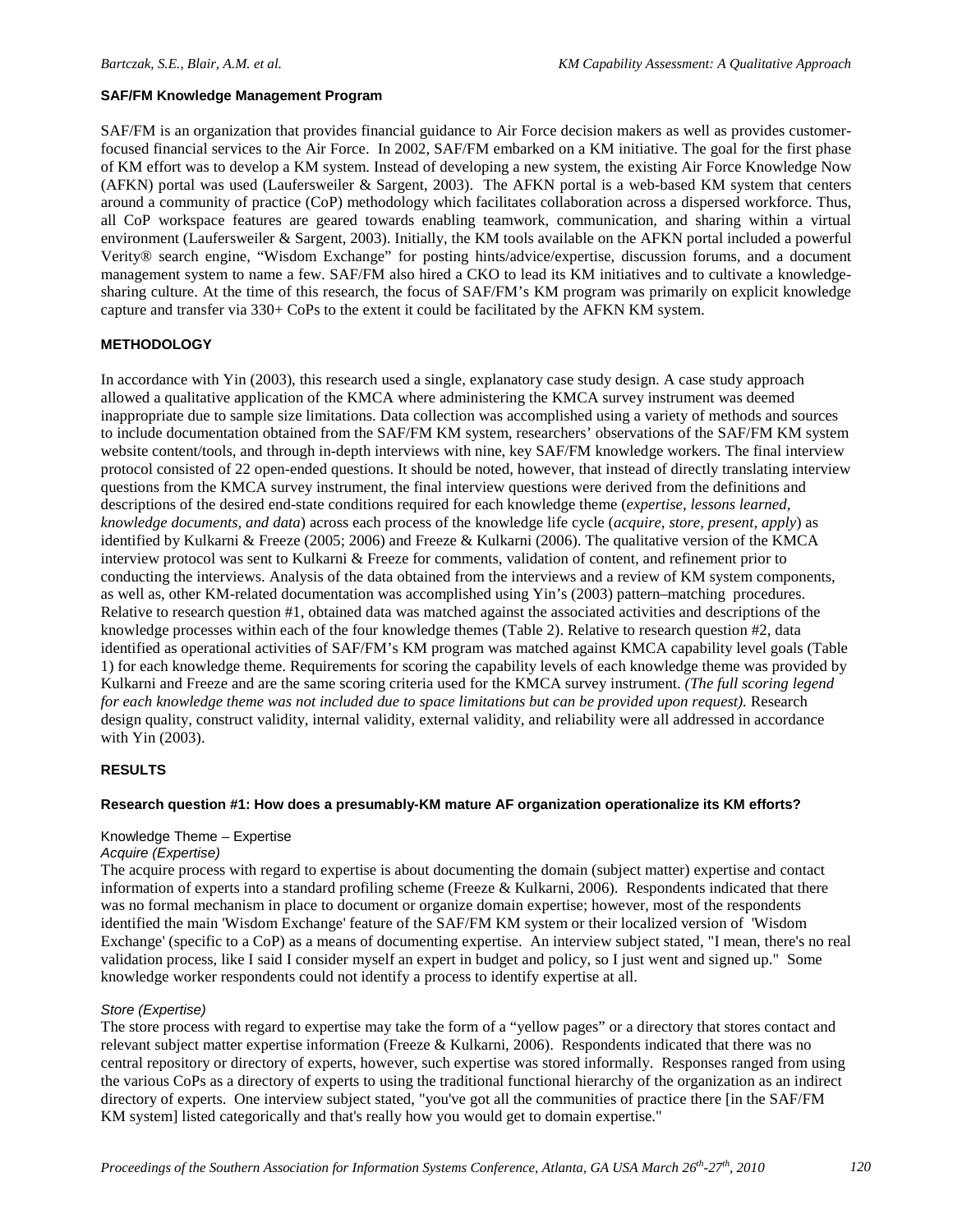#### *Present (Expertise)*

The present process with regard to expertise is where the knowledge workers are able to identify the right experts for their knowledge needs as well as providing social interactions for experts to exchange tacit knowledge (Freeze & Kulkarni, 2006). The lack of a central repository or "yellow pages" of experts within the SAF/FM KM system corresponded with problems in the ability to search and find expertise. Such problems were evident in the various search methods identified by the knowledge workers.

#### *Apply (Expertise)*

The apply process with regard to expertise occurs through the social interaction of experts resulting in the resolution of the issue that prompted the interaction (Freeze & Kulkarni, 2006). Overall, responses indicated that interacting with other experts was done on an "as needed" basis but not always with the help of the KM system. One person stated, "I worked on the FM web-based training guides, so, [I consulted with SMEs] on a daily basis. I [received] help to get [the training guides] developed by SME support, but I developed my own SME list for our sub team."

#### Knowledge Theme – Lessons Learned

#### *Acquire (Lessons Learned)*

The acquire process with regard to lessons learned deals with the ability of the organization to capture relevant successful and failed experiences (Freeze & Kulkarni, 2006). Respondents indicated a formal process was not in place to capture lessons learned. The KM system was used to capture lessons learned but with limited success; one interview subject stated, "We don't have something that says 'lessons learned' that you can click on. It's more done, I think, on an individual CoP basis."

#### *Store (Lessons Learned)*

The store process with regard to lessons learned is about making knowledge persistent throughout the organization and is usually found in the form of an electronic repository (Freeze & Kulkarni, 2006). The SAF/FM KM system does not have a main repository for storing lessons learned. Again, responses indicated that lessons learned are stored informally on shared drives within the organization and disparately throughout CoPs on the SAF/FM KM system. One interview subject mentioned, "We have a CoP of our own…we post things, tons of things there, including weekly activity reports…we might want to create a lesson learned folder."

#### *Present (Lessons Learned)*

The present process with regard to lessons learned is about making lessons learned available and accessible to the knowledge worker in the form needed (Freeze  $&$  Kulkarni, 2006). Without a main repository for lessons learned, the availability and accessibility of lessons learned within the SAF/FM KM program is hit or miss. The majority of the knowledge workers interviewed agreed that trying to find lessons learned is often difficult. One respondent stated, "You could go to the raw files, but they're poorly organized at this point…."

#### *Apply (Lessons Learned)*

The apply process with regard to lessons learned is about them being used for value-producing action (Freeze  $\&$ Kulkarni, 2006). The interview questionnaire addressed this by having the interviewees "provide an example of how using lessons learned helped you complete an important task." Overall, the responses indicated that they were applying lessons learned when they could locate them to help them accomplish their tasks more efficiently.

#### Knowledge Theme – Data

Responses indicated that SAF/FM KM does not handle the responsibility of data management itself. As one interview respondent stated, "There's a very clear line drawn from the leadership in terms of where data lies. We should be linking to it and providing folks a means to find our data, but we're not storing it." All aspects of (fiscal) data management for SAF/FM are under the responsibility of the IT organization, SAF/XC, Warfighter Integration. SAF/FM senior leadership stated that the SAF/FM KM program does not address data management; therefore, this knowledge theme was not assessed.

#### Knowledge Theme – Knowledge Documents

#### *Acquire (Knowledge Documents)*

The acquisition process with regard to knowledge documents includes accumulating knowledge from multiple internal and external sources into a document repository (Freeze & Kulkarni, 2006). The responses indicated that knowledge documents are accumulated mainly through the discretionary posting of the members and knowledge owners of the CoPs. For example, one person remarked, "Every time we'd do a document that we thought could pertain or help someone throughout the FM community, we'd post it in the CoP and…and send the link out to the FM community."

#### *Store (Knowledge Documents)*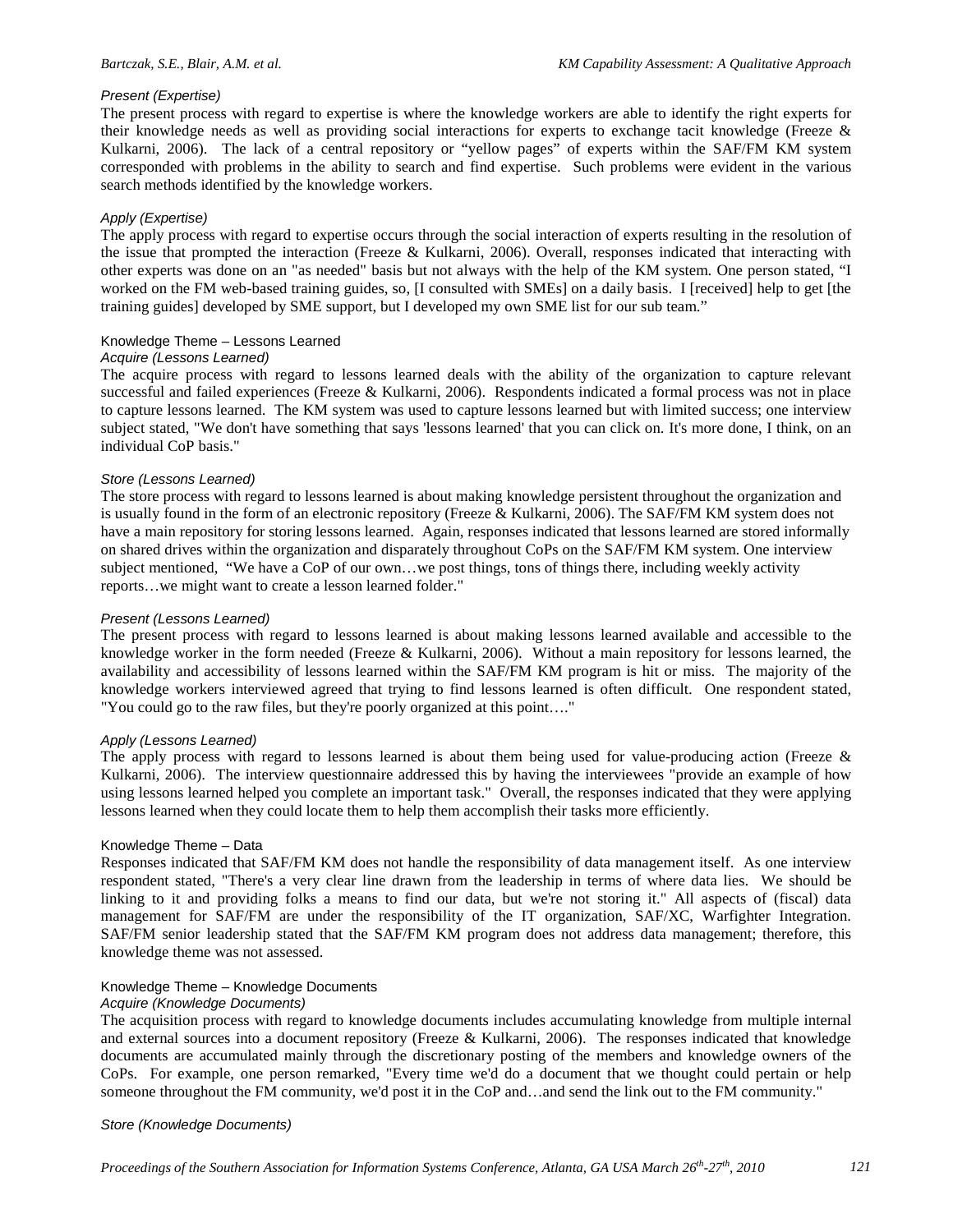The storage process with regard to knowledge documents is realized through a knowledge document repository that is easily accessible (Freeze & Kulkarni, 2006). The SAF/FM KM system serves as the repository for the knowledge documents of the organization. Each FM CoP uses the document management system that allows for the storage of all file formats (documents, memos, reports, spreadsheets, presentations, HTML files, databases, graphics, etc.) Documents were also reported to be stored on organizational shared drives.

#### *Present (Knowledge Documents)*

The presentation process with regard to knowledge documents deals with having a broad set of categorization schemes in order to support the mental models necessary for the knowledge workers' minds to efficiently locate the required information and knowledge (Freeze & Kulkarni, 2006). For SAF/FM the categorization of knowledge documents within the CoPs is the responsibility of the knowledge owner of the CoP--there is not a categorization scheme or taxonomy that spans the entire KM system and all CoPs. Consequently, each CoP's categorization scheme may vary. The taxonomies within each of the CoPs reportedly helped the interview subjects find knowledge documents. For example, one person related he would search for knowledge documents in the same manner as searching for lessons learned, saying, "I would typically go look to see what type of CoPs are out there [on the SAF/FM KM system] ... and see what type of documents they have."

#### *Apply (Knowledge Documents)*

The application process with regard to knowledge documents requires the use of search tools to aid in the retrieval of relevant knowledge (Freeze & Kulkarni, 2006). The effectiveness of the application may be measured in terms of improved general understanding of problems and better problem resolution (Freeze & Kulkarni, 2006). All of the respondents stated that they used the various search capabilities of the SAF/FM KM system to locate documents. Although there were variances reported, a majority of the respondents stated they had some difficulty in locating relevant knowledge documents. One interview subject stated "... a lot of times [the search] will pull up more information than you really need and you have to keep doing searches until you [find] what you're looking for."

#### **Research question #2: How do the results from research question #1 translate into KM capability levels?** Assessment of Expertise Capability

Domain expertise and contact information of experts are not formally captured within SAF/FM. The identification of experts relies on volunteers within the FM community posting their information on the 'Wisdom Exchange' tool and/or within individual CoPs. Respondents revealed they depend on experts but are limited to manually searching through CoPs and posted comments within 'Wisdom Exchange' to find them. When unsuccessful, they also depend upon their own contact lists and social networks to identify expertise. As such, the overall capability level for the knowledge theme, *expertise*, was assessed at a capability level 2 out of a possible 5.

#### Assessment of Lessons Learned Capability

Lessons learned are not formally captured within SAF/FM. This process is left to the discretion of the CoPs. Consequently, without a central repository, lessons learned are difficult to find within the KM system. However, it was apparent that documenting, storing, and applying lessons learned was important for the success of the organization. As such, the overall capability for the knowledge theme, *lessons learned*, was assessed at a capability level 2 out of a possible 5.

#### Assessment of Knowledge Documents Capability

Knowledge documents are actively used within the SAF/FM KM system. Repositories and categorization schemes are available throughout the FM CoPs. Although the categorization schemes are not standardized across CoPs, responses indicated that the taxonomies within the CoPs are adequate. The overall capability level for the knowledge theme, *knowledge documents*, was assessed at a capability level of 3 out of a possible 5.

#### **CONCLUSION**

The research revealed that a qualitative assessment of an organization's KM capability using the KMCA framework is possible, as well as beneficial, when survey administration is not feasible. The qualitative nature of the research allowed the collection of rich, contextual data that gave substance to the various capability level assessments as well as provided an illumination of specific SAF/FM KM activities that comprise those levels. Specifically, the research revealed implications for both practice and theory. For practice, the use of the KMCA methodology to guide this case study provided rich feedback for SAF/FM with regard to current state of its KM program/efforts and directions for future action. The research revealed capability level scores of 2-3 out of 5 which indicated that while the SAF/FM KM program may be exemplary within the AF, it still has much room for improvement. Needed actions include developing a centralized, searchable expertise repository, examining the need for a KM system-wide taxonomy, improving document meta-tagging and search, formalizing the capture and storage of lessons learned, and exploring the inclusion key FM data as an element of the KM system. SAF/FM must also capitalize on the pockets of the FM community that